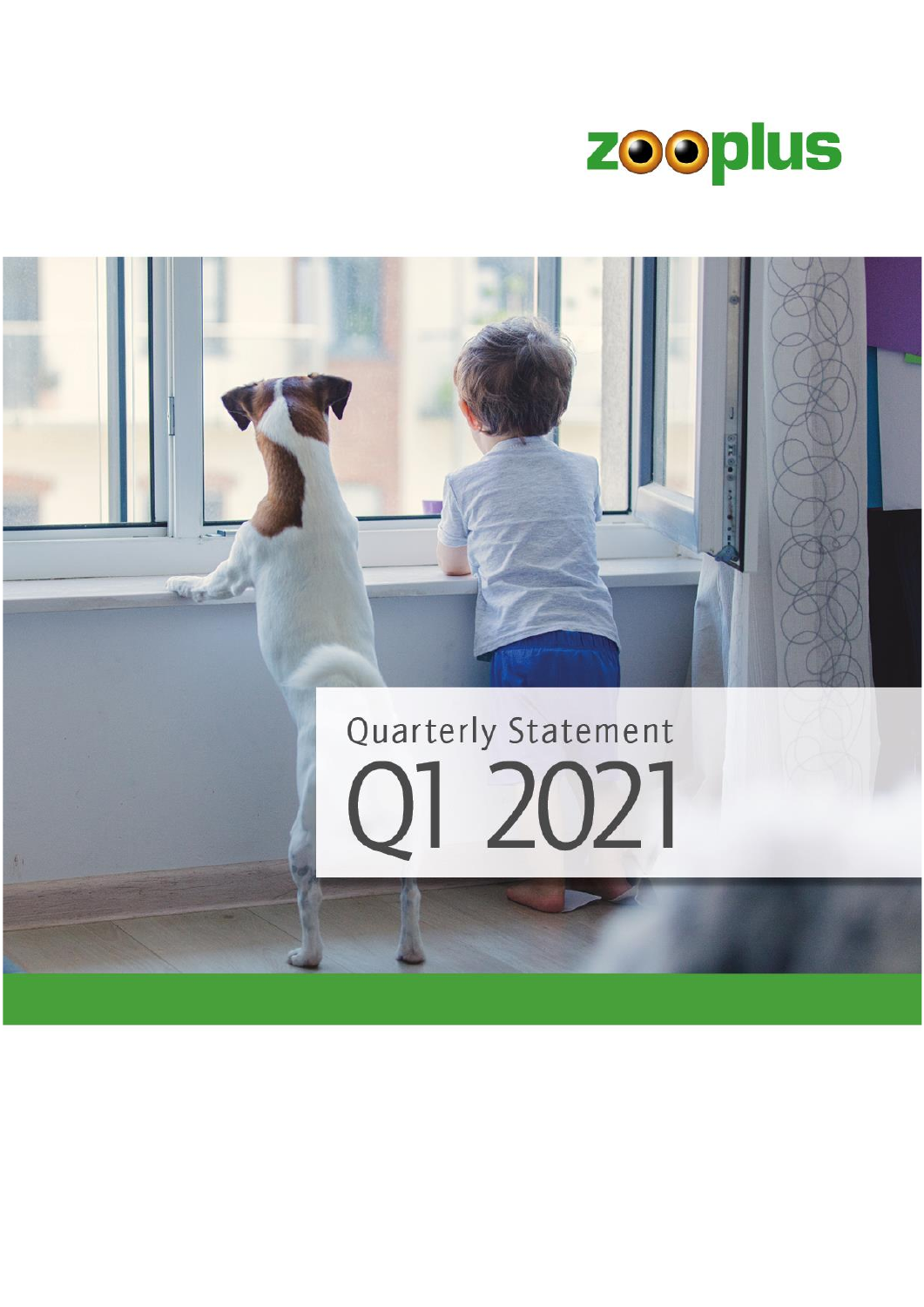## Table of contents

- 
- 2 The zooplus AG share 11 Subsequent events

#### zooplus in the first three months of 2021

- 3 Situation related to the COVID-19 pandemic 12 Consolidated balance sheet
- 3 Pet supplies is a highly attractive category to operate in
- 3 zooplus the largest online player in Europe
- 3 Mid-term strategic and financial outlook 2025
- 4 Business performance Q1 2021
- 5 Results of operations Service
- 9 Net assets 17 Glossary
- 10 Financial position 18 Imprint
- 1 Key figures at a glance 11 Risks and opportunities, Outlook
	-

#### Selected financial information

- 
- 14 Consolidated statement of comprehensive income
- 15 Consolidated statement of cash flows
- 16 Consolidated statement of changes in equity

- 
- 

# Key figures at a glance for Q1 2021 vs. Q1 2020

|                                     |                  | Q1 2021 | Q1 2020 | Change    |
|-------------------------------------|------------------|---------|---------|-----------|
| <b>Sales</b>                        | EUR <sub>m</sub> | 508.6   | 439.9   | $+15.6%$  |
| Own brands sales share              | $\frac{0}{0}$    | 17.4%   | 15.1%   | $+2.4\%p$ |
| Revenue Retention Rate as of 03/31  | $\frac{0}{0}$    | 97%     | 94%     | $+3%p$    |
| Gross profit                        | EUR <sub>m</sub> | 156.2   | 129.3   | $+26.9$   |
| Gross margin                        | $\%$             | 30.7%   | 29.4%   | $+1.3%p$  |
| <b>EBITDA</b>                       | EUR <sub>m</sub> | 24.5    | 8.1     | $+16.5$   |
| EBITDA margin                       | 0/0              | 4.8%    | $1.8\%$ | $+3.0\%p$ |
| EBT                                 | EUR <sub>m</sub> | 16.2    | 0.7     | $+15.6$   |
| Consolidated net profit/loss        | EUR <sub>m</sub> | 10.3    | $-0.5$  | $+10.8$   |
| Earnings per share (undiluted)      | <b>EUR</b>       | 1.44    | $-0.07$ | $+1.51$   |
| Earnings per share (diluted)        | <b>EUR</b>       | 1.41    | $-0.07$ | $+1.48$   |
| Free cash flow                      | EUR <sub>m</sub> | 48.1    | 40.4    | $+7.7$    |
| Active repeat customers as of 03/31 | million          | 5.3     | 4.6     | $+15%$    |
| Active customers as of 03/31        | million          | 8.6     | 7.8     | $+10%$    |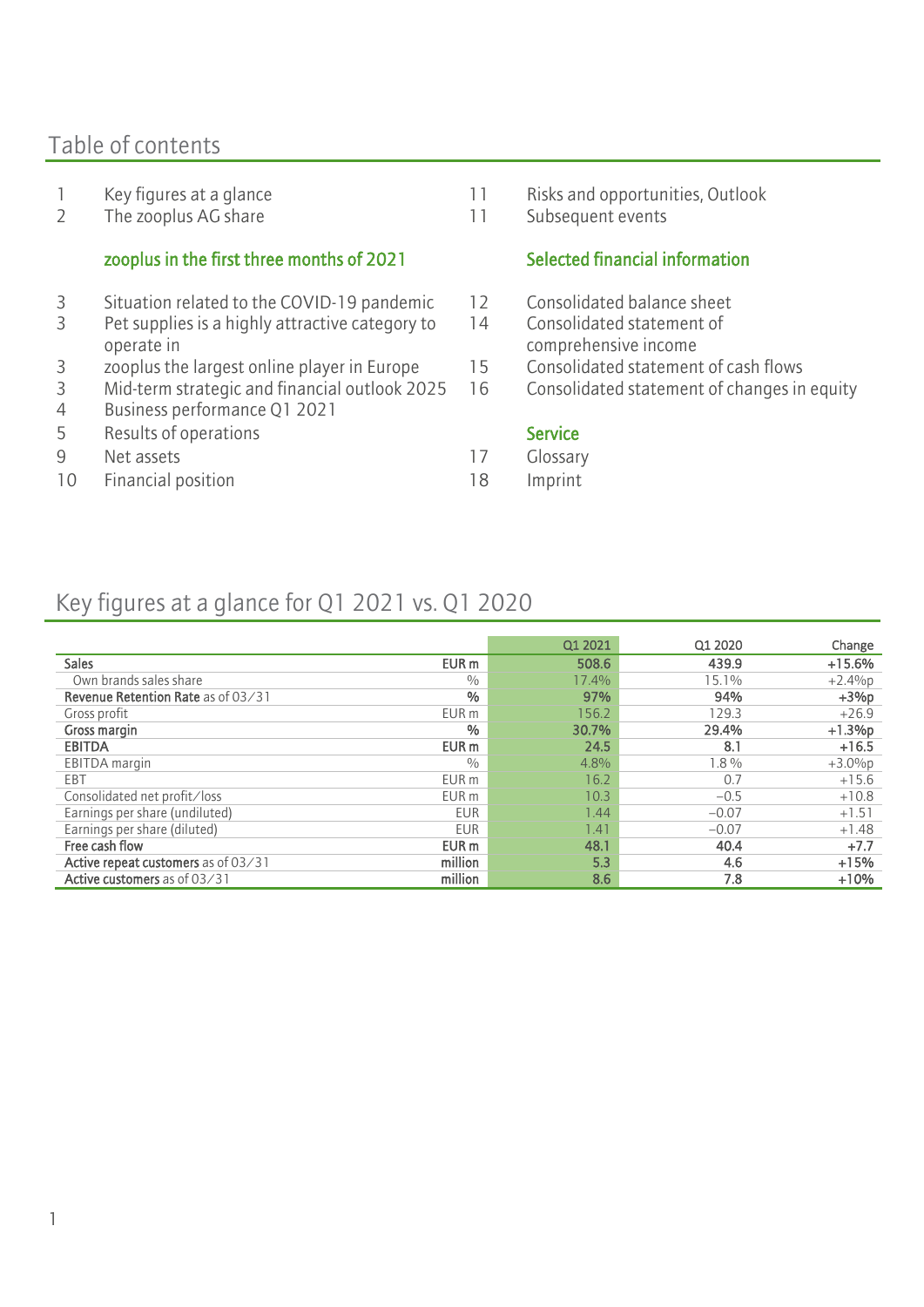## The zooplus AG share

Although uncertainties regarding the future course of the COVID-19 pandemic continued to linger, a positive sentiment on the stock market prevailed in the first quarter of 2021. As of the March 31, 2021 reporting date, the German DAX (+9.4%), MDAX (+3.0%), SDAX (+4.6%) and TecDAX (+5.7%) showed considerable gains in this environment, while the DAXsubsector All Retail Internet  $(-5.2\%)$  – the relevant index for zooplus – declined in comparison to its 2020 year-end level.

The zooplus share, listed in the SDAX, traded sideways during the first weeks of 2021. From mid-January to mid-February, the share showed an

Share price development Q1 2021 Analyst coverage



upward trend followed by a drop back to a price level between EUR 180 and EUR 190. Following the communication of a mid-term outlook for the company with the publication of the financial year 2021 outlook at the end of March, the share price increased to a level of more than EUR 240.

The Xetra closing price of EUR 243.50 on March 31, 2021, was 43.4% higher than the closing price on December 30, 2020 (EUR 169.80). The market capitalization of zooplus as of March 31, 2021, based on the 7,149,178 shares outstanding on that date, amounted to EUR 1,740.8 m.



 $\blacksquare$  Buy / Overweight  $\blacksquare$  Hold  $\blacksquare$  Sell / Underweight / Reduce

Shareholder structure Key data



As of March 24, 2021; Calculation based on a total number of voting rights of 7,149,178 Share ownership according to the published voting rights notifications \*Free float of 90.06 % according to the definition of Deutsche Börse

\*\* including equity instruments

\*\*\* including shares from trading book

| WKN / ISIN / Ticker symbol                 | 511170 / DE0005111702 / Z01 |
|--------------------------------------------|-----------------------------|
| Share capital in EUR, Dec. 31, 2020        | 7,149,178.00                |
| Share capital in EUR, Mar. 31, 2021        | 7,149,178.00                |
| Number of shares, Mar. 31, 2021            | 7,149,178                   |
| <b>Initial listing</b>                     | May 9, 2008                 |
| Initial issue price in EUR*                | 13.00                       |
| Xetra closing price, Dec. 30, 2020, in EUR | 169.80                      |
| Xetra closing price, Mar. 31, 2021, in EUR | 243.50                      |
| Percentage change                          | $+43.4%$                    |
| Xetra closing price high for period in EUR | 243.50                      |
| Xetra closing price low for period in EUR  | 164.80                      |

\*Taking into account capital increase from company resources in July 2011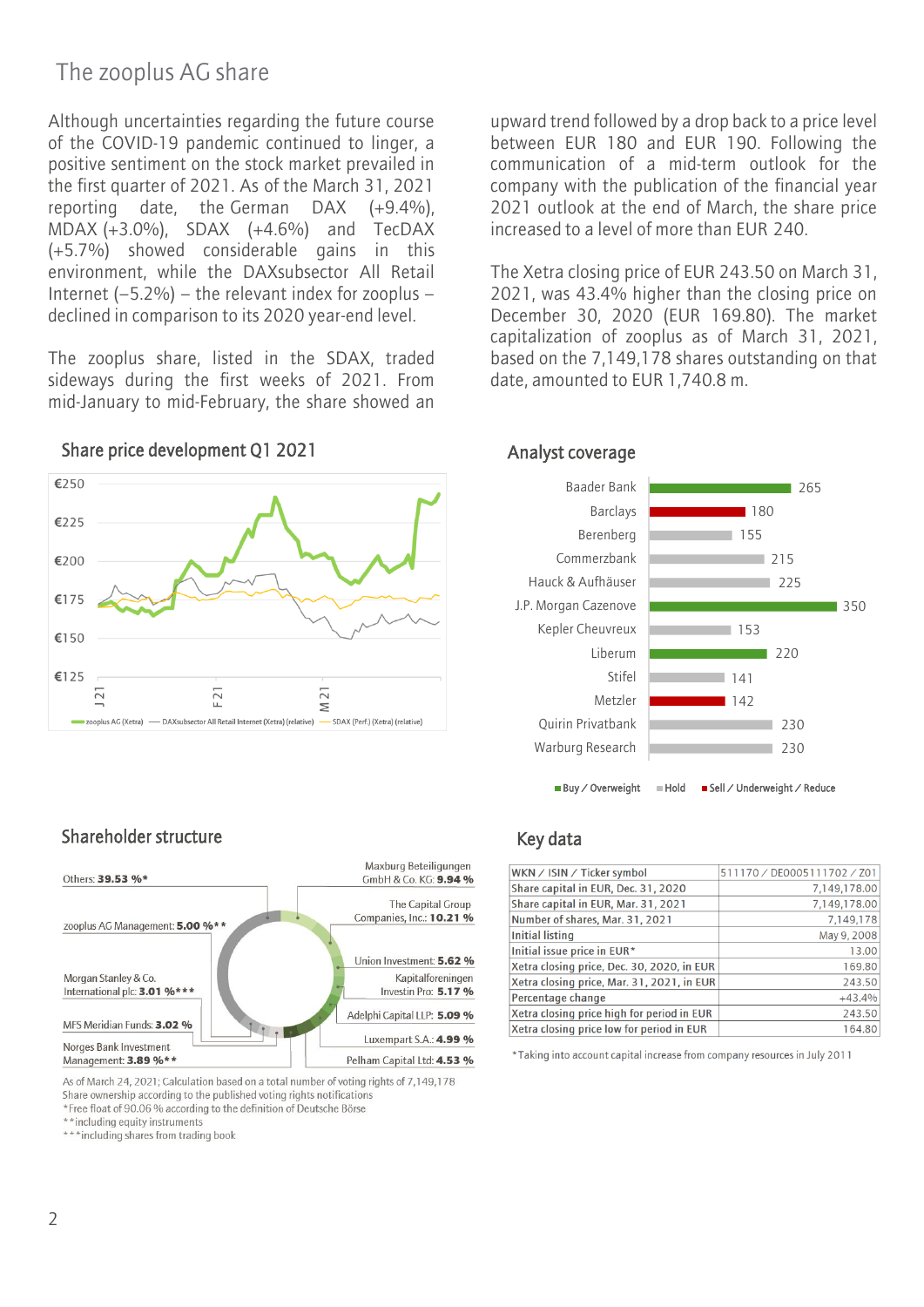# Situation related to the COVID-19 pandemic

The rise of the pandemic had a global impact on how businesses operate and on how consumers behave. As an online pure player in an essential category, the zooplus business model proves to be resilient in this crisis environment. The zooplus Group is continuously monitoring the current developments and restrictions taking place in the sourcing and sales markets, as well as their potential effect on procurement cycles and transport, and is taking the appropriate actions to counter these developments.

# Pet supplies is a highly attractive category to operate in

A large number of studies indicates that pet ownership is gaining more and more popularity, with an increasing number of households choosing to own a pet compared to previous years. This, combined with the tailwinds coming from premiumization in pet care and pets being viewed more and more as a family member make up for a highly attractive and growing market to operate in.

## zooplus the largest online player in Europe and ideally positioned to capture the opportunity in the growing pet market

With consumers shifting towards the online channel. pet supplies is developing into a highly sought-after product group in online retailing. zooplus is ideally positioned to benefit from the increase in the number of households owning a pet as well as the accelerated shift of customers towards more efficient online channels for pet supplies across all of Europe.

# Mid-term strategic and financial outlook 2025

With pet population growing across Europe and fueled by trends such as premiumization, humanization of pets and an accelerated shift towards online, zooplus expects the pet supplies market to accelerate in growth from 3% to 6% p.a., totaling EUR 35 bn to EUR 37 bn by 2025 (2020: EUR 28 bn to EUR 29 bn). zooplus is ideally positioned to tap into this tremendous growth potential and expects to increase its market share to 9% to 10% of the total market (both on- and offline) by 2025 (2020: market share of 6% to 7%). At the same time, the company expects sales of EUR 3.4 bn to EUR 3.8 bn by 2025 (2020: EUR 1.8 bn). In terms of operating profitability, the company expects sales in 2025 to yield a margin of at least 4% EBITDA (2020: 3.5% EBITDA).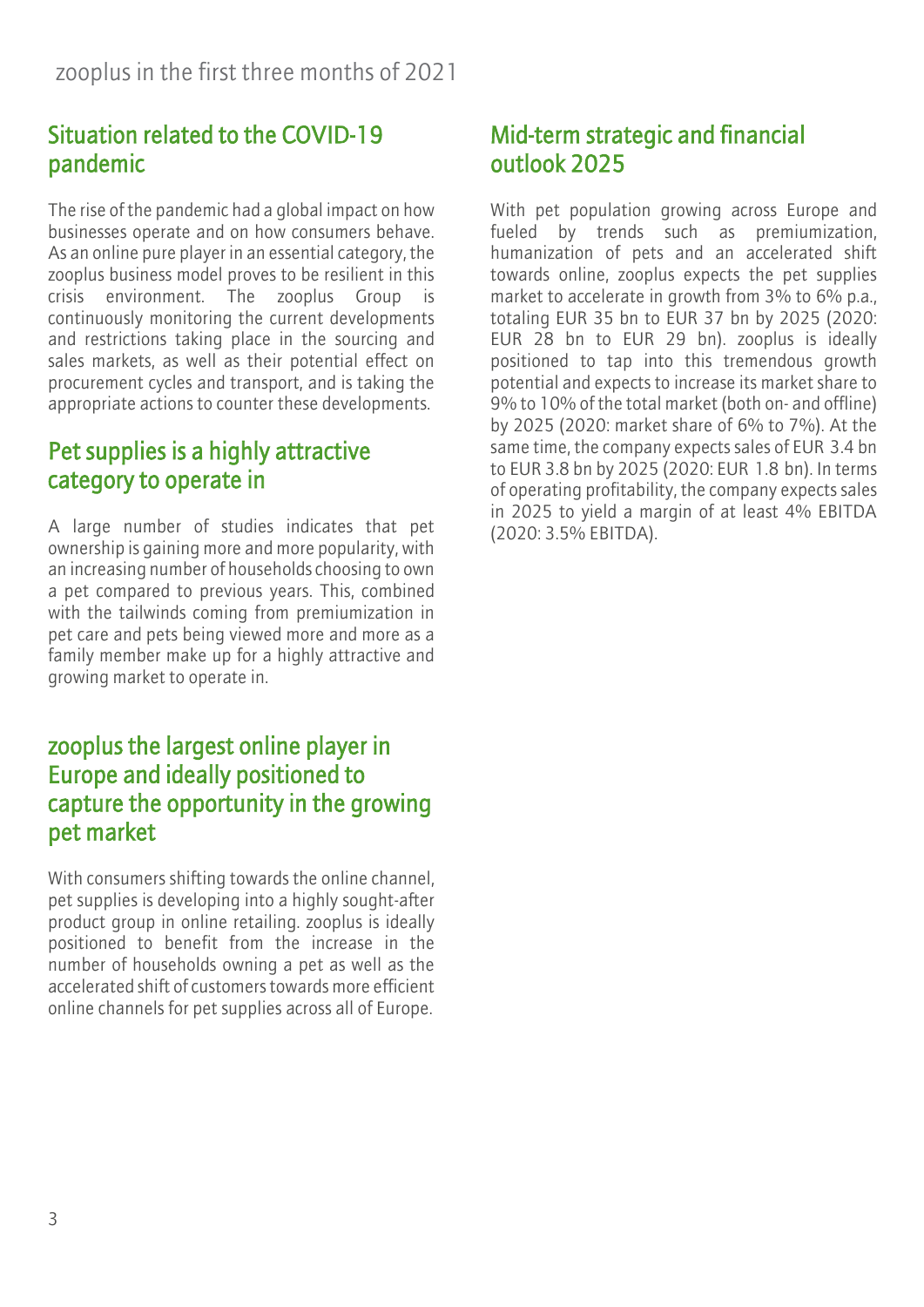# Business performance Q1 2021

zooplus AG successfully started into the year 2021 on the back of continued positive momentum in the pet supplies category. Group sales for the first three months of 2021 increased by 16% to EUR 508.6 m (Q1 2020: EUR 439.9 m).

The growth continues to be supported by a strong performance in the monetization of the existing customer base combined with a healthy new customer business. The revenue retention rate of existing customers stood at 97% at the end of Q1 2021, and the number of active repeat customers increased by 15% to 5.3 m (Q1 2020: 4.6 m).

Gross profit stood at EUR 156.2 m, yielding a gross margin of 30.7% (Q1 2020: EUR 129.3 m; 29.4%). Operating profitability in terms of earnings before interest, taxes, depreciation and amortization (EBITDA) amounted to EUR 24.5 m, yielding an EBITDA margin of 4.8% (Q1 2020: EUR 8.1 m; 1.8%). Free cash flow stood at a level of EUR 48.1 m at the end of the first quarter of 2021 (Q1 2020: EUR 40.4 m).

With Q1 2021 sales of EUR 508.6 m and an EBITDA of EUR 24.5 m, the Group is well on track to achieve the full-year targets as communicated in the Annual Report 2020: sales for the full year in the range of EUR 2.04 bn to EUR 2.14 bn and an operating profitability, measured by earnings before interest, taxes, depreciation and amortization (EBITDA), in the range of EUR 40 m to EUR 80 m, corresponding to an EBITDA margin as a percentage of sales ranging from 2% to 4%.

Overall, the Group's sales performance in the first three months of 2021 of EUR 508.6 m outgrew the sales volume of the previous quarters (Q2 2020: EUR 422.5 m; Q3 2020: EUR 436.4 m; Q4 2020: EUR 502.7 m) and confirms the sustainable, highmargin growth trajectory of the business.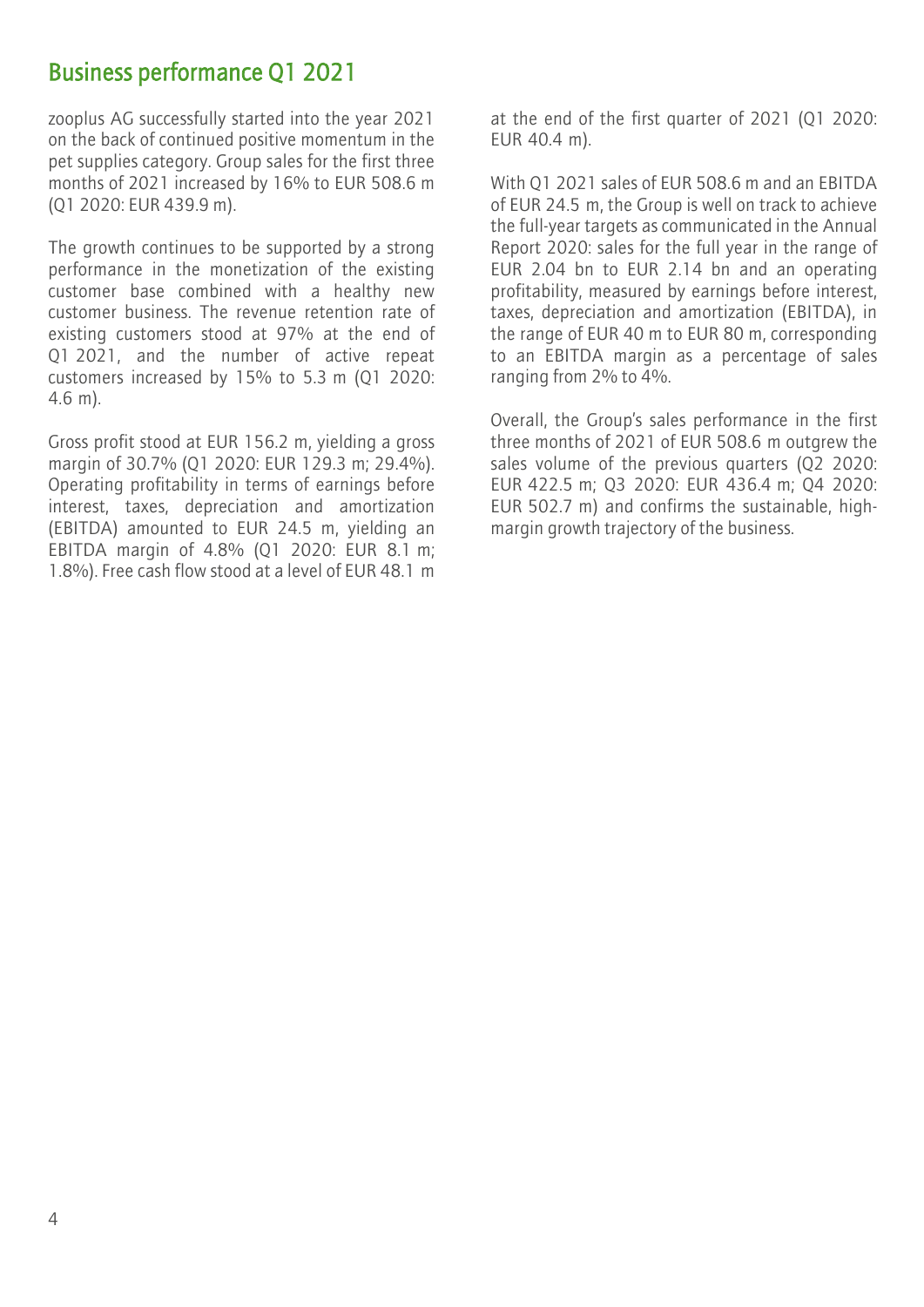# Results of operations

In the first three months of 2021, zooplus generated a significant increase in sales, recording year-on-year growth of 16%. Sales rose from EUR 439.9 m in the same prior-year period to EUR 508.6 m in the reporting period. The development of overall the sales growth was driven above all by sales to the loyal existing customer base. Robust, sustained demand in the pet supplies sector continued to bolster the sales performance in the first three months of 2021.

Sales of own brand food and litter products continued to grow at a faster rate than total sales, with a growth of 34% in the first three months of 2021. Own brands sales accounted for a share of total sales of 17% (Q1 2020: 15%).

Overall, the Group generated approximately 87% of its sales in the first three months of 2021 from products in the food and litter segment, with the remaining 13% of sales attributable mainly to pet care & accessories products.

The strong loyalty of existing customers and the success of the Group's popular loyalty programs, such as the 'Subscribe & Save'<sup>1</sup> and the Bonus Points program translate into a currency-adjusted revenue retention rate of 97% at the end of the first three months of 2021.

In addition, zooplus generated other operating income of EUR 1.4 m in the first three months of 2021 (Q1 2020: EUR 1.2 m), as well as other losses of EUR –1.0 m (Q1 2020: EUR –2.1 m). The decrease in other losses compared to the previous year resulted primarily from lower foreign exchange losses. zooplus also recorded own work capitalized of EUR 0.3 m (Q1 2020: EUR 0.5 m).





#### Sales (EUR m)

<sup>1</sup> For example, the savings plan on the German zooplus shop webpage at https://www.zooplus.de/content/savingsplan\_terms (convenience translation available on the zooplus.co.uk shop webpage at https://www.zooplus.co.uk/content/savingsplan\_terms)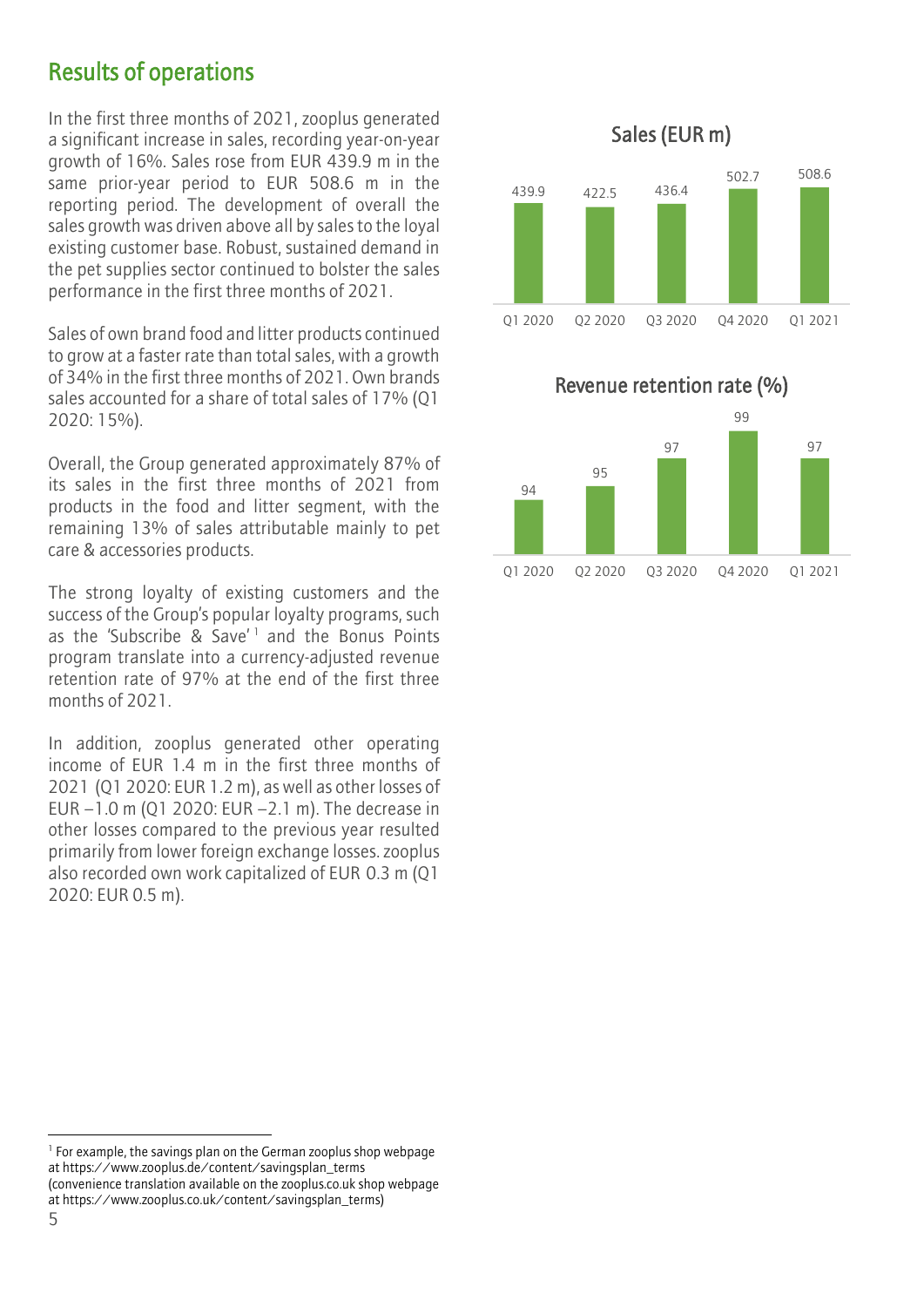# Expense items

The following is a brief overview of the most important expense items in terms of their amount and development. All percentage figures in the following section are approximate values and may be subject to minor rounding differences compared to the figures in the consolidated financial statements. Expense items are presented in relation to sales, which is the key performance indicator.

#### Cost of materials and gross margin

The cost of materials increased in line with sales growth and amounted to EUR 352.4 m in the first three months of 2021 (Q1 2020: EUR 310.6 m). The gross margin stood at 30.7% for the first three months of 2021 (Q1 2020: 29.4%).

#### Personnel expenses

Personnel expenses in the first three months of 2021 increased from EUR 15.6 m (3M 2020) to EUR 17.1 m. The personnel expense ratio (as a ratio of sales), however, decreased slightly to 3.4% in Q1 2021 from 3.5% in Q1 2020. The absolute increase in personnel expenses compared to the first three months of the prior year is due to higher provisions and reinvestments into staff. In the first three months of 2021, zooplus employed an average of 793 people (excluding the Management Board; average as of March 31, 2020: 726).

#### Logistics and fulfillment expenses

The zooplus business model requires the storage, picking and shipping of sold products to the end customer. Additional expenses are also incurred in areas such as returns processing, warehousing and other logistics and distribution expenses.

In the first three months of 2021, logistics and fulfillment expenses as a percentage of sales reached a level of 18.5% compared to 18.0% in the same prior-year period. The increase was mainly driven by a cost increase in the area of last-mile delivery, which could only partly be offset by efficiency gains in fulfillment cost.







#### Gross margin (% of sales)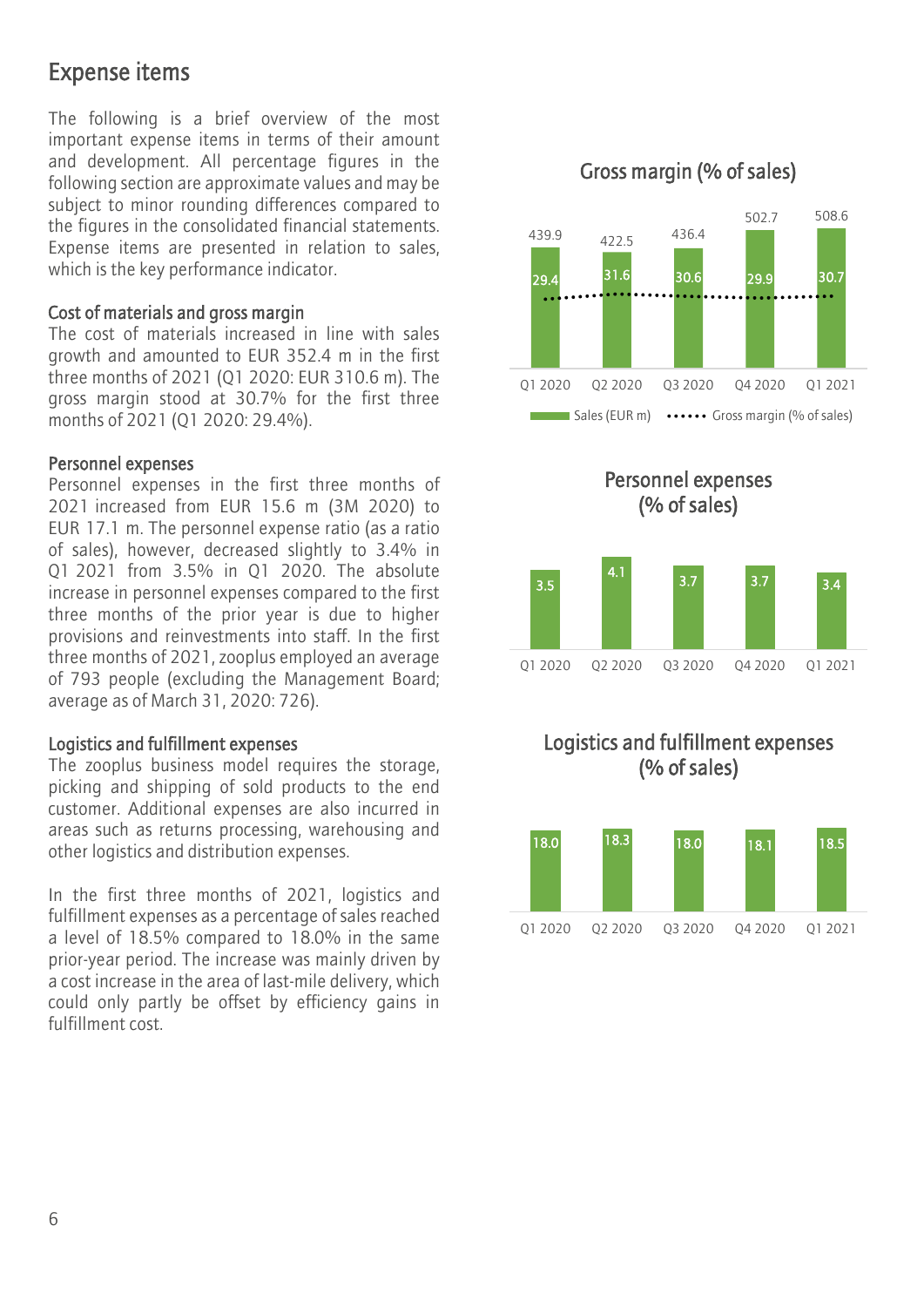#### Marketing expenses

Marketing expenses arise mainly from the acquisition of new customers across all European markets. New customer acquisitions occur primarily in online marketing, where the efficiency of individual campaigns can be measured continuously so that individual activities can be routinely adjusted accordingly. This approach is used for the entire spectrum of search engine optimization and marketing via affiliate marketing to other online partners, as well as for online direct marketing.

Marketing investments were targeted and, on the whole, 38% below the prior year's level. As a result, zooplus was able to substantially increase its marketing efficiency and, at the same time, sustainably boost its growth based on improved customer quality. Marketing expenses as a percentage of sales stood at 1.2% of sales in the first three months of 2021 compared to 2.2% in the same period of the previous year. The decrease is mainly driven by a higher level of efficiency in investments in new customer acquisition and supported also by a higher level of organic new customer acquisition. In terms of paid new customer acquisitions, the Group continued on a quality-driven path, increasing the volume of sales from repeat new customers by 17%, measured as of the second transaction. These successes underscore not only the appeal of the zooplus product range and customer proposition but also the Group's more focused strategy to acquire high-yielding new customers.

#### Payment transaction expenses

Payment transaction expenses as a percentage of sales remained stable at 0.8% in the first three months of 2021 (Q1 2020: 0.8%).

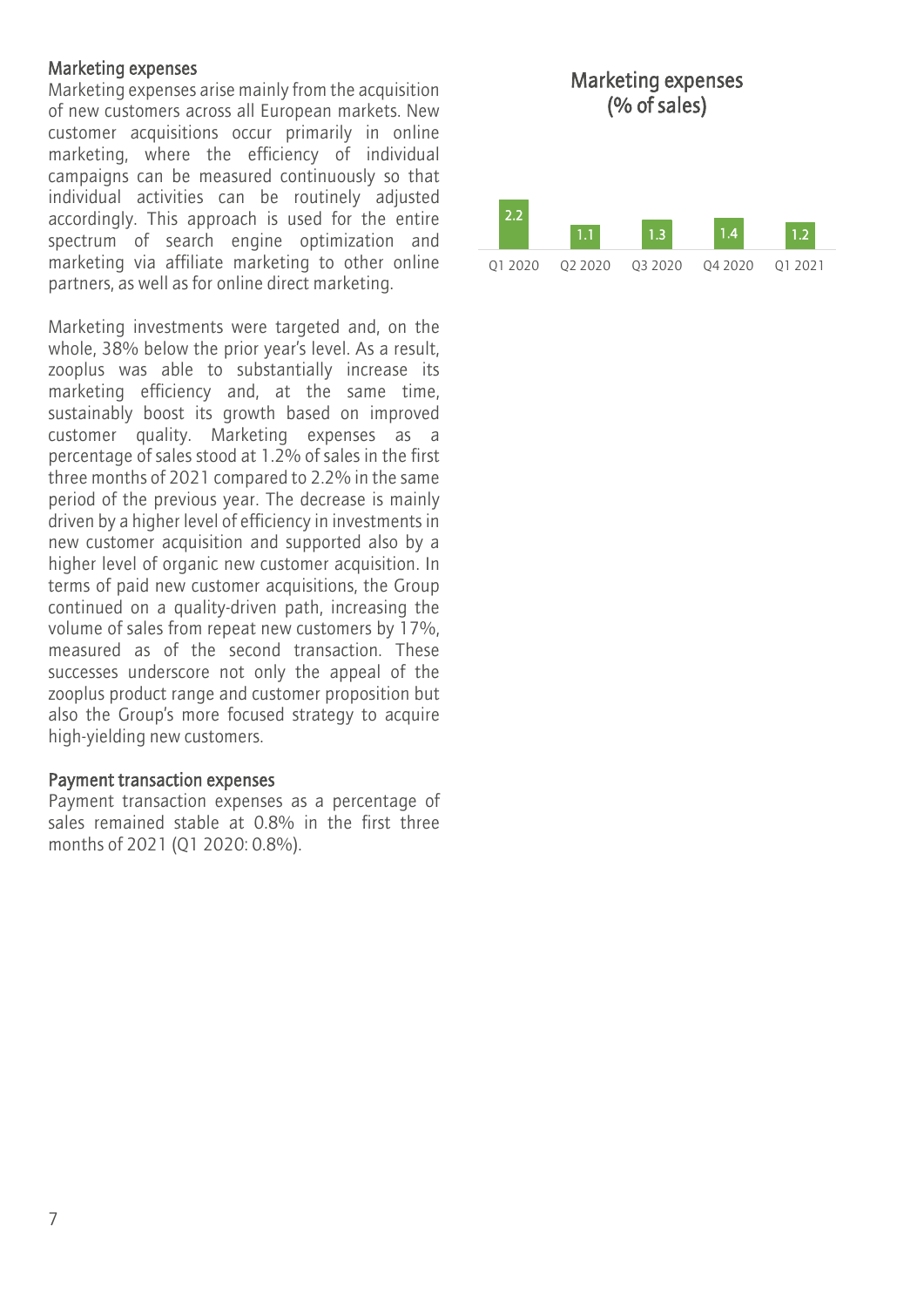#### Other miscellaneous expenses

Other miscellaneous expenses include expenses incurred primarily in the areas of customer service, office rentals, general administrative costs, technology costs and other expenses in the ordinary course of business. Other miscellaneous expenses as a percentage of sales in the first three months of 2021 stood at 2.0% (Q1 2020: 2.7%). The decrease is mainly related to lower technology costs incurred in the first three months of 2021.

#### Earnings development

The operating profitability of the Group, measured by earnings before interest, taxes, depreciation and amortization (EBITDA), amounted to EUR 24.5 m in the first three months of 2021, which was significantly stronger compared to the same prioryear period (Q1 2020: EUR 8.1 m). Key drivers for the improvement of EBITDA were an increase in gross margin and a higher operating efficiency. The increase in operating profitability was also reflected in the increase in the EBITDA margin in the first three months of 2021, which improved 3%p year-on-year to 4.8% (Q1 2020: 1.8%).

Earnings before taxes (EBT) in the first three months of 2021 were at EUR 16.2 m, a significant improvement over the same period in the prior year (Q1 2020: EUR 0.7 m).

Overall, a consolidated net profit/loss of EUR 10.3 m was achieved (Q1 2020: EUR –0.5 m). Total comprehensive income amounted to around EUR 11.3 m (Q1 2020: EUR 0.2 m) and differed from consolidated net profit/loss by the market valuation of derivatives of EUR 1.1 m and currency translation differences of EUR –0.1 m.

#### EBITDA and EBITDA margin



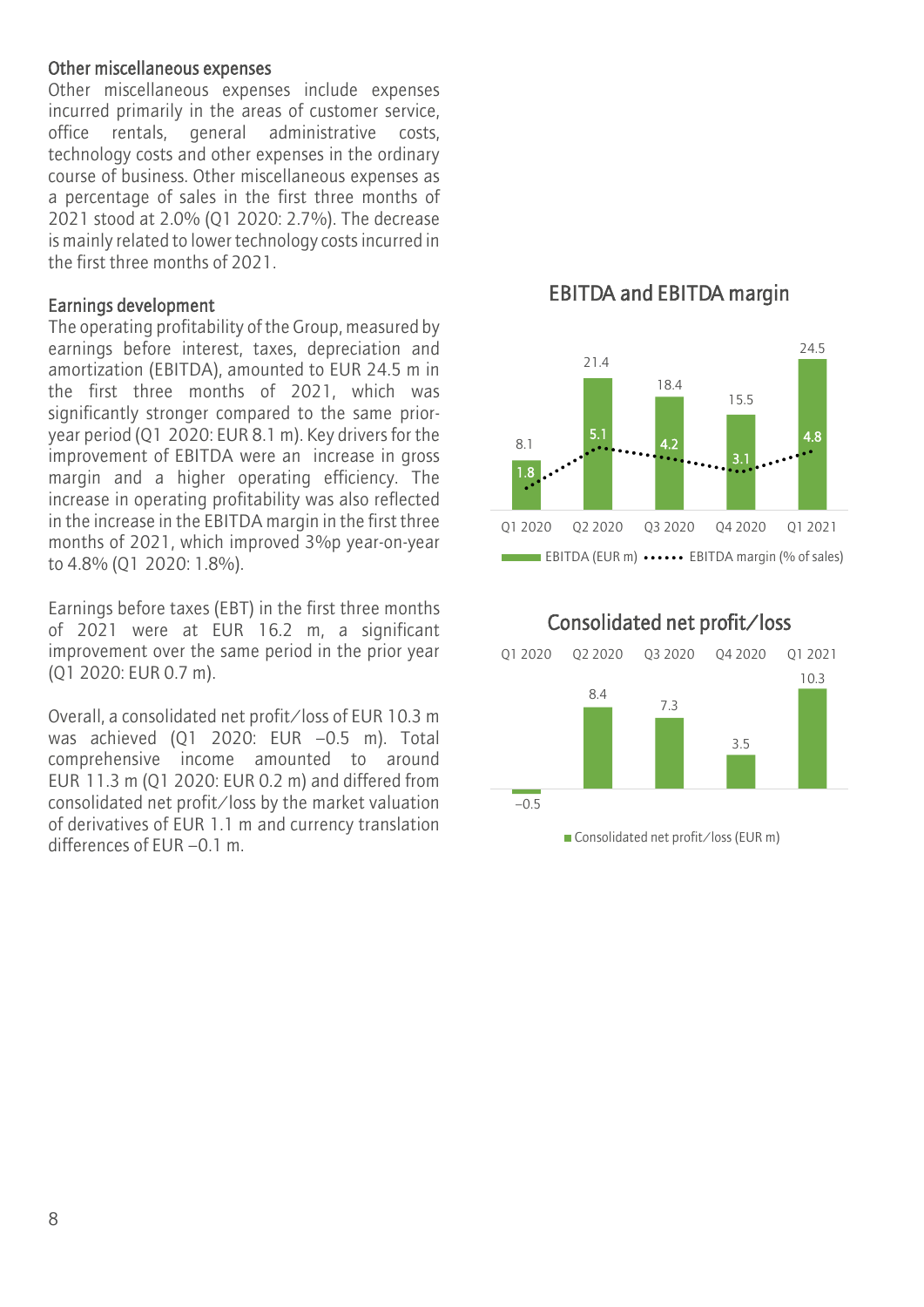#### Net assets

Non-current assets totaled EUR 103.7 m as of March 31, 2021, compared to EUR 102.2 m as of December 31, 2020. The net carrying amount of all rights-of-use totaled EUR 89.8 m as of March 31, 2021, compared to EUR 87.3 m as of December 31, 2020.

Within current assets inventories of EUR 149.8 m were below their level at the end of 2020 (year-end 2020: EUR 156.7 m). zooplus is in close contact with its suppliers to ensure continued general product availability.

Accounts receivable as of March 31, 2021, amounted to EUR 35.8 m (year-end 2020: EUR 30.3 m).

Other current assets decreased to EUR 58.9 m as of March 31, 2021, compared to EUR 63.8 m at the end of 2020 due to a lower level of open claims against suppliers from volume-based bonus agreements.

Cash and cash equivalents increased by EUR 43.7 m to EUR 153.5 m as of March 31, 2021, up from EUR 109.8 m at the end of 2020. This increase was mainly due to a higher year-onyear operating result. Next to the cash and cash equivalents, the Group had access to a further EUR 70 m from existing credit lines.

Equity totaled EUR 135.9 m as of March 31, 2021, compared to EUR 123.9 m as of December 31, 2020.

Non-current liabilities, which consist primarily of lease liabilities, amounted to EUR 71.2 m as of March 31, 2021 (December 31, 2020: EUR 67.8 m). A total of EUR 67.7 m was reported as non-current lease liabilities (December 31, 2020: EUR 64.5 m) and EUR 24.3 m as current lease liabilities (December 31, 2020: EUR 24.2 m).

Accounts payable at the end of March 2021 increased to EUR 172.0 m, compared to EUR 148.9 m as of December 31, 2020. This increase was mainly a result of higher purchasing volumes and improvements in payment terms with suppliers.

At EUR 29.3 m, contract liabilities were at a similar level as at the end of 2020 (December 31, 2020: EUR 29.2 m). Other liabilities of EUR 44.6 m (December 31, 2020: EUR 48.1 m) concern mainly value-added tax liabilities.

The company's total assets at the end of the reporting period amounted to EUR 503.7 m compared to EUR 463.2 m as of December 31, 2020.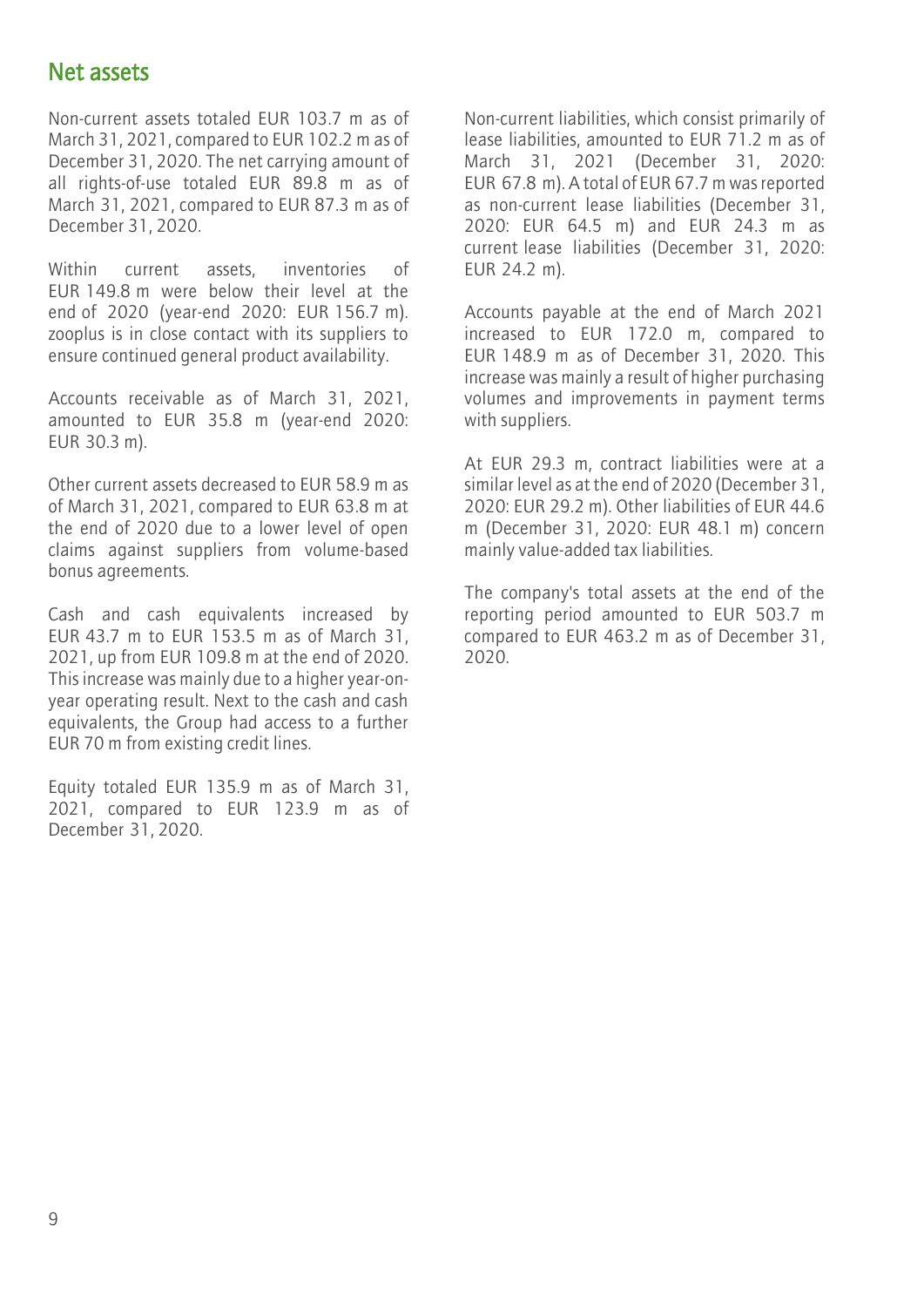# Financial position

Positive cash flow from operating activities in the first quarter of 2021 totaled EUR 48.9 m compared to EUR 41.5 m in the same period of 2020. The increased operating result had a positive impact on the development of the cash flow.

Negative cash flow from investing activities significantly decreased to EUR –0.8 m in Q1 2021 compared to EUR –1.1 m in Q1 2020. The decrease was mainly driven by slightly lower investments in hardware and software components.

As a result, free cash flow for the reporting period amounted to EUR 48.1 m (Q1 2020: EUR 40.4 m), underscoring the Group's strong own financing capabilities.

Cash flow from financing activities (Q1 2021: EUR –4.7 m; Q1 2020: EUR 14.1 m) consists mainly of repayments of finance lease liabilities and the proceeds from a short-term loan with a supplier. The year-on-year decrease was driven by proceeds of EUR 20.0 m from bank loans in Q1 2020, which were repaid in Q2 2020.

As a retail Group, zooplus is generally subject to considerable volatility in its balance sheet and cash flow items such as inventories, liabilities and VAT. This leads to significantly more fluctuation in these figures over the course of the year than is indicated by the earnings figures presented.

#### Reconciliation of free cash flow (EUR m)

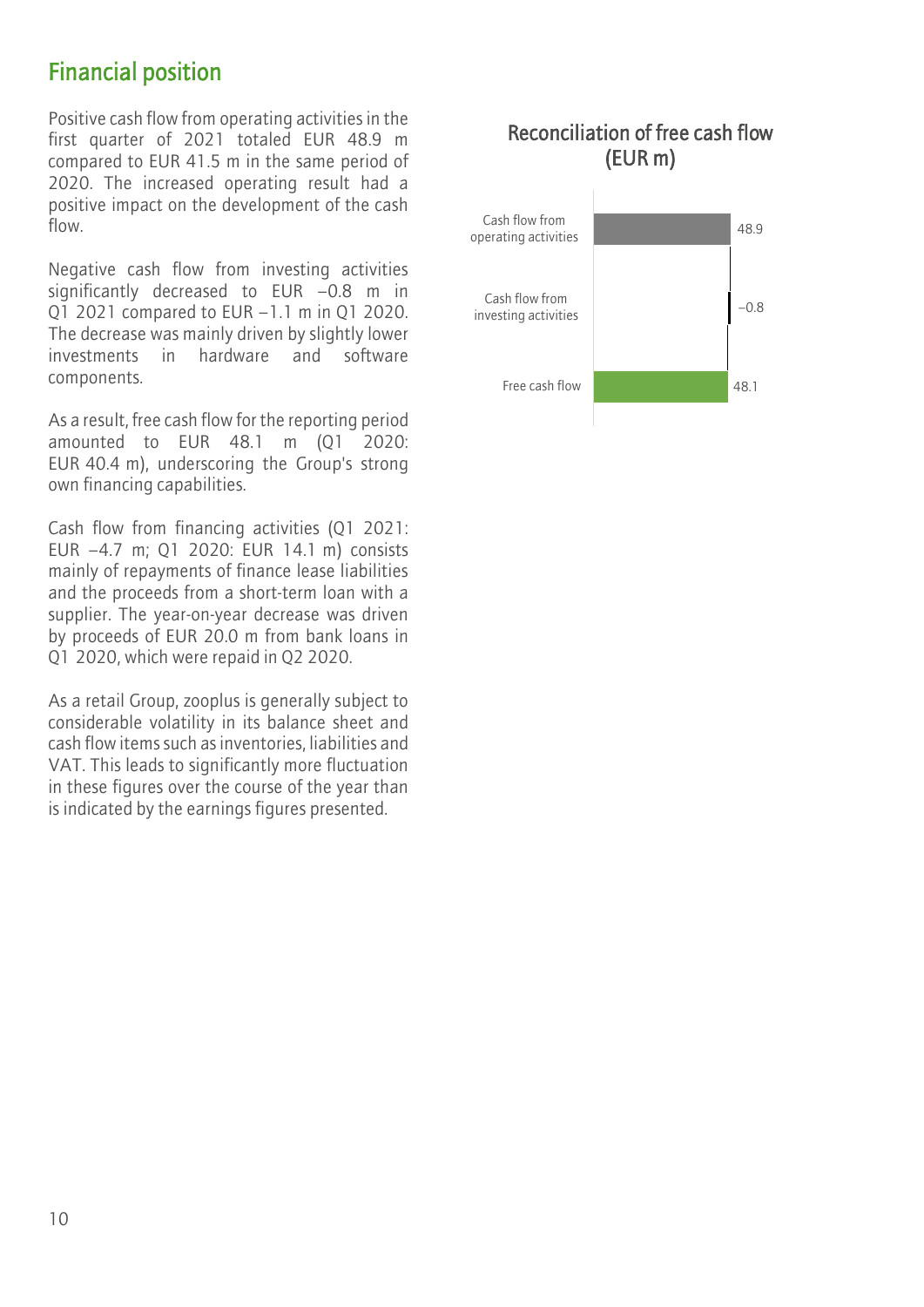# Risks and opportunities, outlook

# Risks and opportunities

Due to its pan-European business activities, zooplus is confronted with a multitude of risks and opportunities and evaluates these on a continual basis. The assessment of the risk situation of the zooplus Group has not changed significantly compared to the presentation in the Risks Report as part of the 2020 Annual Report (pages 53 to 62).

The opportunities situation of the zooplus Group has also not changed significantly compared to the presentation in the 2020 Annual Report (pages 63 to 65).

# **Outlook**

The business development of the Group in the first quarter of 2021 was in line with the Management Board's expectations. zooplus therefore confirms its targets for the financial year as communicated in the Annual Report 2020 on March 25, 2021 of sales for the full year in the range of EUR 2.04 bn to EUR 2.14 bn and of an operating profitability, measured by earnings before interest, taxes, depreciation and amortization (EBITDA), in the range of EUR 40 m to EUR 80 m, corresponding to an EBITDA margin as a percentage of sales ranging from 2% to  $4\frac{0}{6}$ 

# Subsequent events

The pending uncertainty regarding the further spread of the next wave of the COVID-19 pathogen and the persistence of the pandemic continued in the period after the reporting date until the preparation of the quarterly financial statements for the first quarter of 2021. Any economic consequences that could result from potential material changes of an unknown extent to the Group's situation during the course of the financial year cannot be conclusively excluded at the time of preparation of the quarterly financial statements.

Should the spread of the COVID-19 pathogen continue over the long term, this could have a negative impact on conducting business in the regions affected by the pandemic and therefore affect the net assets, financial position and results of operations. zooplus is continuously monitoring the developments in connection with the COVID-19 pandemic and is working to assess the resulting opportunities and risks.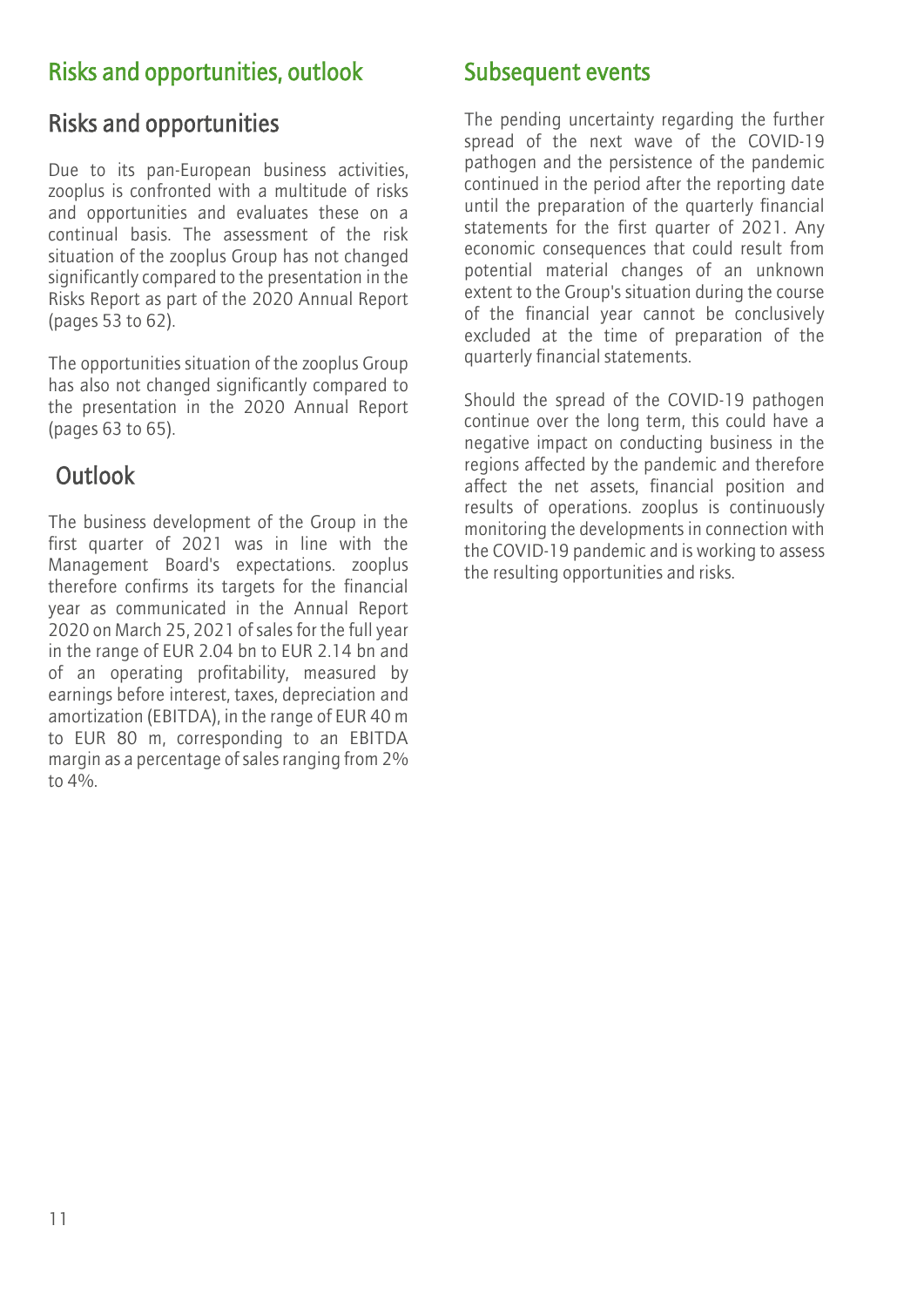# Consolidated balance sheet as of March 31, 2021 according to IFRS

#### Assets

| in EUR                               | 31/03/2021     | 31/12/2020     |
|--------------------------------------|----------------|----------------|
| A. NON-CURRENT ASSETS                |                |                |
| I. Property, plant and equipment     | 7,197,455.64   | 7,298,757.91   |
| II. Right-of-use assets              | 89,754,819.24  | 87,252,701.44  |
| III. Intangible assets               | 6,504,863.46   | 7,182,258.89   |
| IV. Deferred tax assets              | 262,957.52     | 433,622.19     |
| Non-current assets, total            | 103,720,095.86 | 102,167,340.43 |
| <b>B. CURRENT ASSETS</b>             |                |                |
| I. Inventories                       | 149,782,369.87 | 156,690,256.94 |
| II. Advance payments                 | 83,872.30      | 0.00           |
| III. Accounts receivable             | 35,799,629.46  | 30,276,744.88  |
| IV. Other current assets             | 58,940,263.45  | 63,758,816.98  |
| V. Tax receivables                   | 0.00           | 2,870.58       |
| VI. Derivative financial instruments | 1,844,920.15   | 499,993.24     |
| VII. Cash and cash equivalents       | 153,514,718.54 | 109,814,413.45 |
| Current assets, total                | 399,965,773.77 | 361,043,096.07 |
|                                      | 503,685,869.63 | 463,210,436.50 |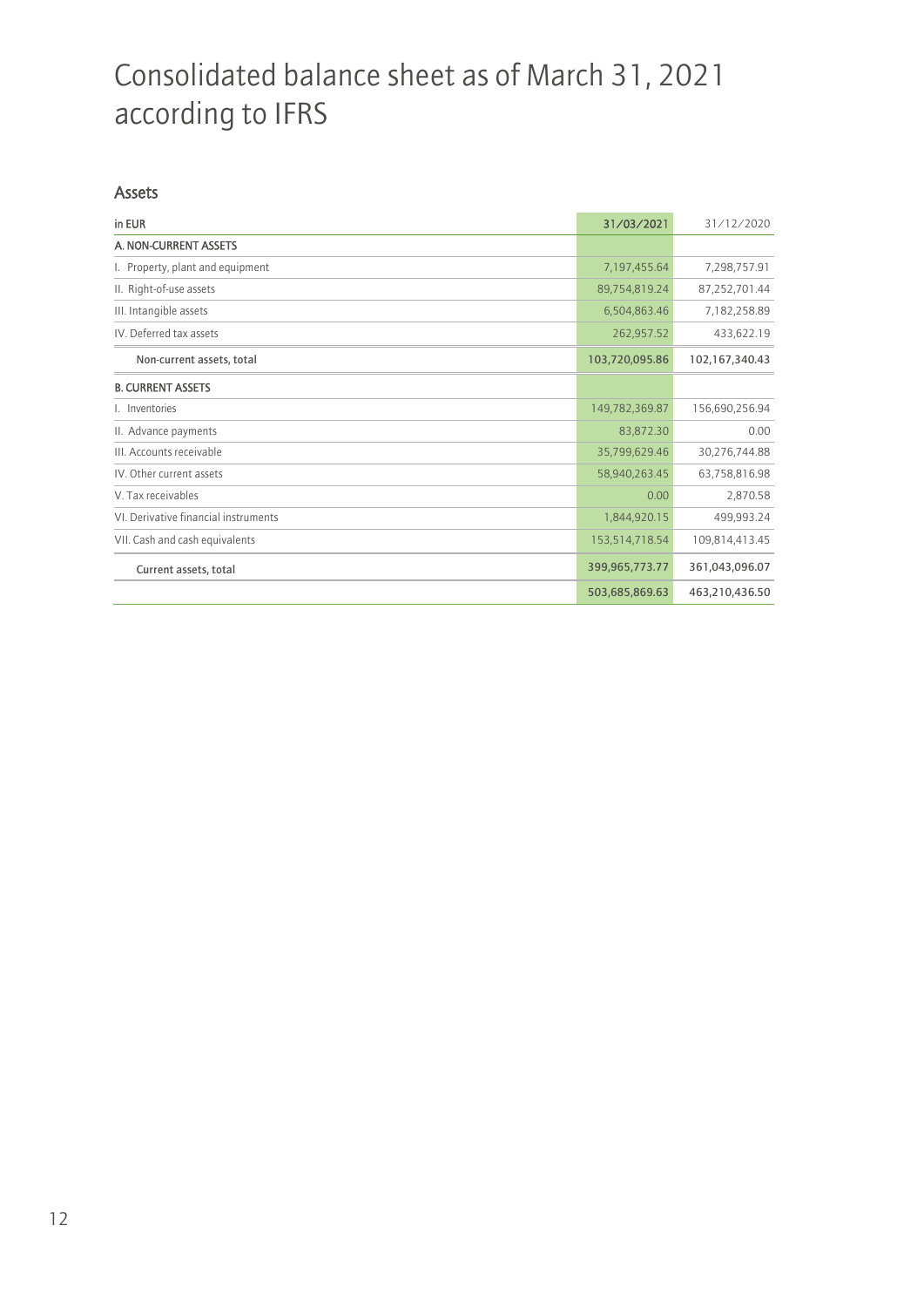## Equity and liabilities

| in EUR                                                         | 31/03/2021     | 31/12/2020       |
|----------------------------------------------------------------|----------------|------------------|
| A. EQUITY                                                      |                |                  |
| I. Subscribed capital                                          | 7,149,178.00   | 7,149,178.00     |
| II. Capital reserves                                           | 105,814,700.25 | 105, 181, 458.03 |
| III. Other reserves                                            | 799,735.70     | $-182,694.74$    |
| IV. Profit/loss for the period and profit/loss carried forward | 22,090,633.87  | 11,774,836.55    |
| Equity, total                                                  | 135,854,247.82 | 123,922,777.84   |
| <b>B. NON-CURRENT LIABILITIES</b>                              |                |                  |
| Deferred tax liabilities                                       | 1,224,971.56   | 973,522.50       |
| II. Contract liabilities                                       | 2,287,699.87   | 2,287,699.87     |
| III. Lease liabilities                                         | 67,675,810.12  | 64,523,689.02    |
| Non-current liabilities, total                                 | 71,188,481.55  | 67,784,911.39    |
| <b>C. CURRENT LIABILITIES</b>                                  |                |                  |
| Accounts payable<br>I.                                         | 172,002,563.18 | 148,938,673.76   |
| II. Derivative financial instruments                           | 403,387.83     | 619,814.62       |
| III. Other current liabilities                                 | 44,588,706.52  | 48,141,582.88    |
| IV. Contract liabilities                                       | 29,347,218.37  | 29,180,957.99    |
| V. Tax liabilities                                             | 13,003,627.88  | 7,172,942.06     |
| VI. Lease liabilities                                          | 24,260,972.30  | 24,174,900.62    |
| <b>VII. Provisions</b>                                         | 13,036,664.18  | 13,273,875.34    |
| Current liabilities, total                                     | 296,643,140.26 | 271,502,747.27   |
|                                                                | 503,685,869.63 | 463,210,436.50   |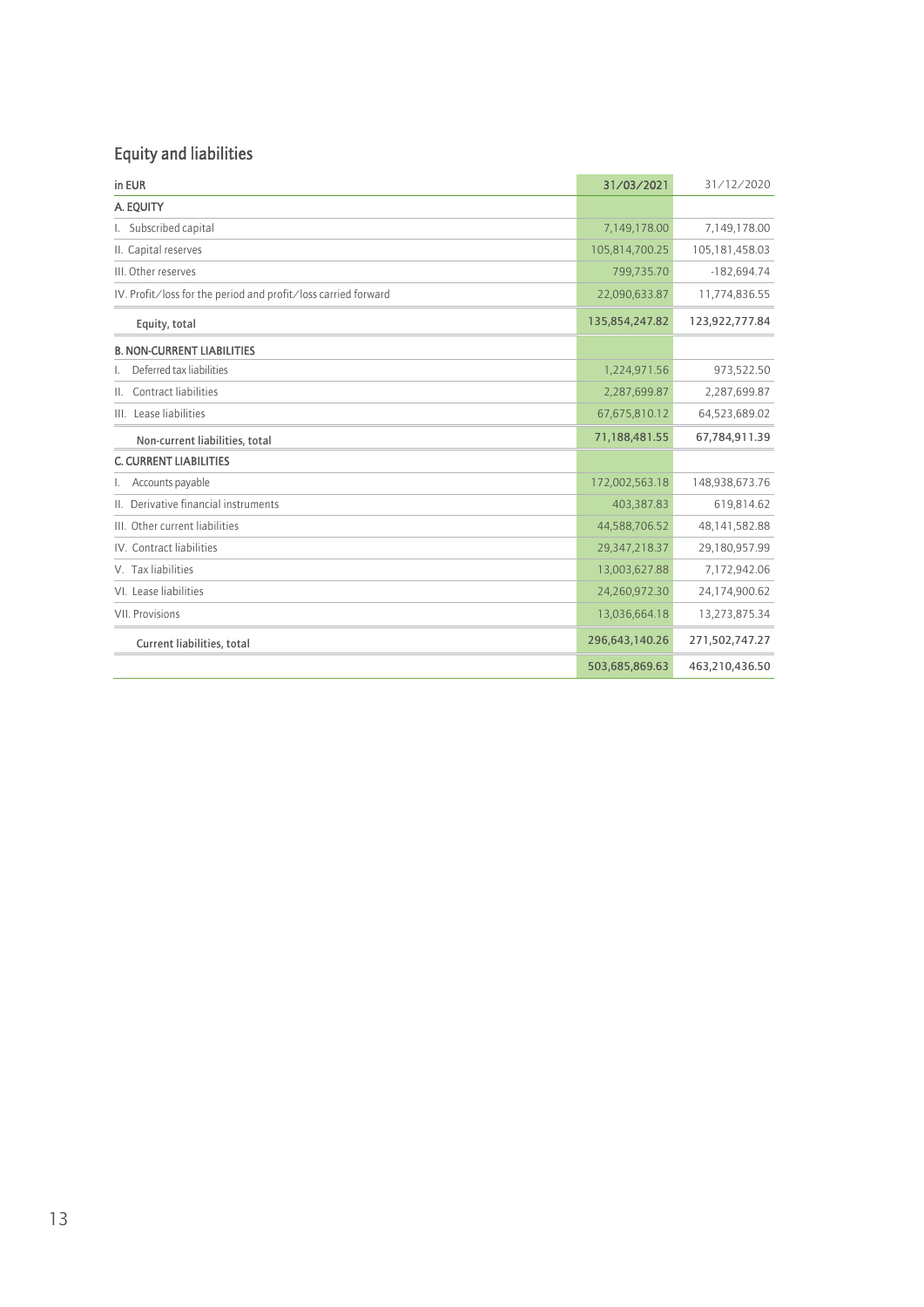# Consolidated statement of comprehensive income from January 1 to March 31, 2021 according to IFRS

| in EUR                                                                  | Q1 2021              | Q1 2020              |
|-------------------------------------------------------------------------|----------------------|----------------------|
| Sales                                                                   | 508,586,077.68       | 439,938,964.22       |
| Other income                                                            | 1,372,317.88         | 1,210,036.45         |
| Other gains / losses - net                                              | -979,813.02          | $-2,100,902.10$      |
| Own work capitalized                                                    | 276,211.00           | 548,615.00           |
| Cost of materials                                                       | -352,383,487.94      | -310,610,295.94      |
| Personnel expenses                                                      | $-17,061,334.44$     | $-15,594,915.12$     |
| of which cash                                                           | $(-16, 428, 092.22)$ | $(-15, 129, 709.57)$ |
| of which stock-based and non-cash                                       | $(-633, 242.22)$     | $(-465, 205.55)$     |
| Impairment losses on financial assets                                   | $-956,763.42$        | $-1,100,086.30$      |
| Other expenses                                                          | -114,309,645.88      | $-104,223,063.68$    |
| of which logistics / fulfillment expenses                               | $(-93,983,369.73)$   | $(-79, 157, 483.56)$ |
| of which marketing expenses                                             | $(-6,095,324.14)$    | $(-9, 793, 553.59)$  |
| of which payment transaction expenses                                   | $(-4, 175, 779.02)$  | $(-3,602,986.99)$    |
| of which other expenses                                                 | $(-10,055,172.99)$   | $(-11,669,039.54)$   |
| Earnings before interest, taxes, depreciation and amortization (EBITDA) | 24,543,561.86        | 8,068,352.53         |
| Depreciation and amortization                                           | $-7,896,488.11$      | -7,048,774.69        |
| Financial income                                                        | 1.85                 | 0.00                 |
| Financial expenses                                                      | $-421,390.40$        | $-364,753.53$        |
| Earnings before taxes (EBT)                                             | 16,225,685.20        | 654,824.31           |
| Taxes on income                                                         | -5,909,887.88        | $-1,186,735.77$      |
| Consolidated net profit/loss                                            | 10,315,797.32        | $-531,911.46$        |
| Other gains and losses (after taxes)                                    |                      |                      |
| Differences from currency translation                                   | $-64,066.88$         | $-86,488.41$         |
| Market valuation of derivatives                                         | 830,797.49           | 797,798.16           |
| of which gains on cashflow hedges                                       | 1,574,497.54         | 1,368,408.65         |
| of which costs of hedging                                               | $-13,353.84$         | $-178,109.28$        |
| of which deferred income tax                                            | $-514,856.38$        | $-392,501.21$        |
| Items subsequently reclassified to profit or loss                       | 982,430.44           | 711,309.75           |
| Total comprehensive income/loss                                         | 11,298,227.76        | 179,398.29           |
| Earnings per share                                                      |                      |                      |
| Basic (EUR / share)                                                     | 1.44                 | $-0.07$              |
| Diluted (EUR / share)                                                   | 1.41                 | $-0.07$              |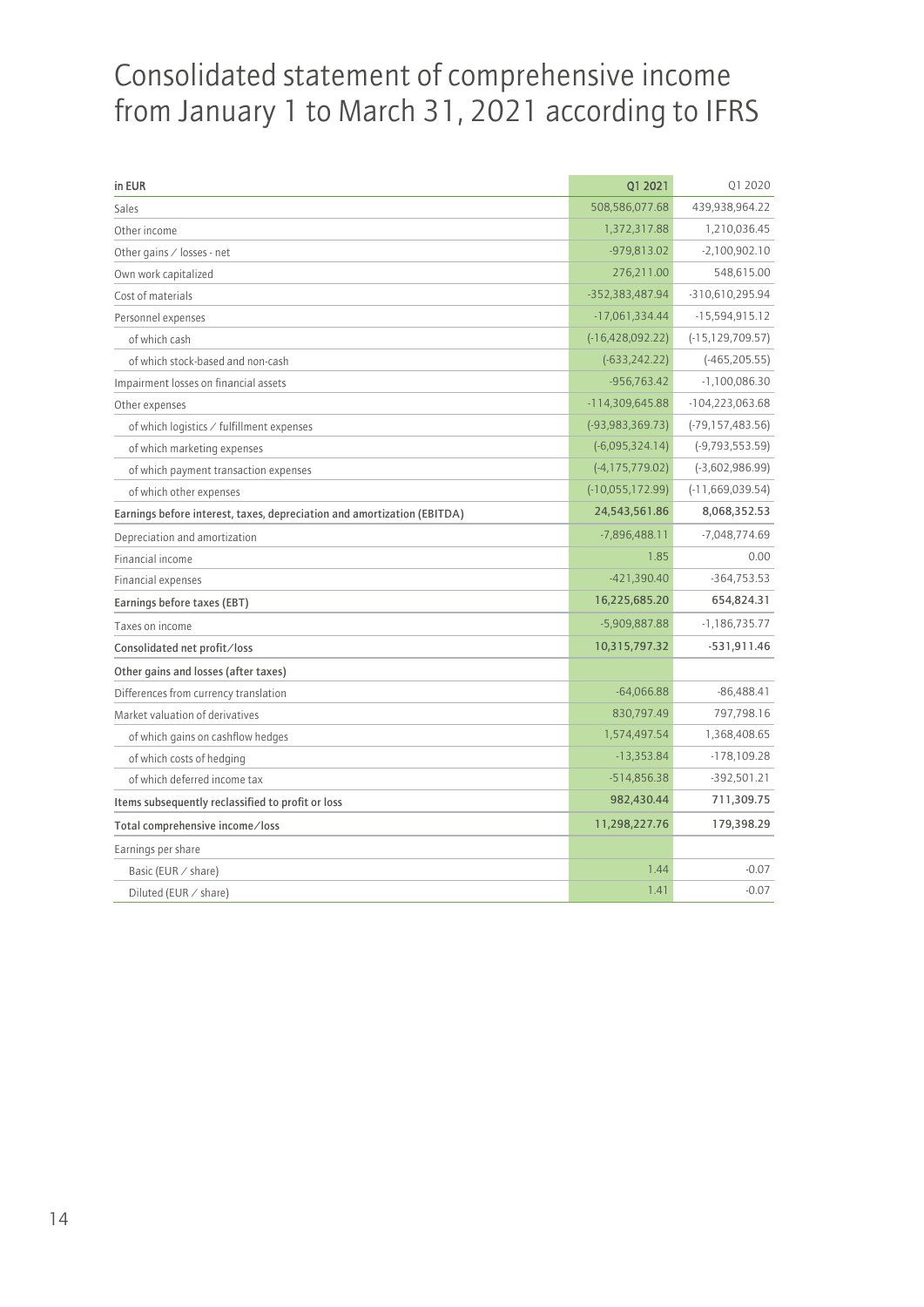# Consolidated statement of cash flows from January 1 to March 31, 2021 according to IFRS

| in EUR                                                              | Q1 2021         | Q1 2020           |
|---------------------------------------------------------------------|-----------------|-------------------|
| Cash flows from operating activities                                |                 |                   |
| Earnings before taxes                                               | 16,225,685.20   | 654,824.31        |
| Adjustments for:                                                    |                 |                   |
| Depreciation and amortization                                       | 7,896,488.11    | 7,048,774.69      |
| Loss on the disposal of assets                                      | 2,947.00        | 0.00              |
| Non-cash personnel expenses                                         | 633,242.22      | 465,205.55        |
| Other non-cash business transactions                                | $-192,018.13$   | 129,952.57        |
| Interest expenses and similar expenses                              | 421,390.40      | 364,753.53        |
| Interest income and similar income                                  | $-1.85$         | 0.00              |
| Changes in:                                                         |                 |                   |
| Inventories                                                         | 6,907,887.07    | 15,099,561.60     |
| Advance payments                                                    | $-83,872.30$    | $-24,287.37$      |
| Accounts receivable                                                 | $-5,522,884.58$ | $-1,950,582.64$   |
| Other current assets                                                | 2,656,385.91    | $-6,584,420.23$   |
| Accounts payable                                                    | 23,063,889.42   | 17,561,996.74     |
| Other current liabilities                                           | $-2,911,103.20$ | 2,564,699.38      |
| Contract liabilities                                                | 166,260.38      | 3,706,768.46      |
| Provisions                                                          | $-237,211.16$   | 2,586,459.11      |
| Income taxes paid                                                   | $-171,160.72$   | $-156,523.80$     |
| Interest received                                                   | 1.85            | 0.00              |
| Cash flows from operating activities                                | 48,855,925.61   | 41,467,181.90     |
| Cash flows from investing activities                                |                 |                   |
| Payments for property, plant and equipment $\ell$ intangible assets | -758,790.54     | $-1, 113, 659.53$ |
| Cash flows from investing activities                                | -758,790.54     | $-1, 113, 659.53$ |
| Cash flows from financing activities                                |                 |                   |
| Proceeds from the issuance of shares                                | 0.00            | 0.00              |
| Proceeds from the assumption of financial liabilities               | 2,162,167.62    | 20,000,000.00     |
| Repayment of financial liabilities                                  | $-641,773.16$   | 0.00              |
| Principal elements of lease payments                                | $-6,230,376.82$ | $-5,604,751.23$   |
| Interest paid                                                       | 44,305.30       | -292,782.17       |
| Cash flows from financing activities                                | $-4,665,677.05$ | 14,102,466.60     |
| Net change of cash and cash equivalents                             | 43,431,458.02   | 54,455.988.97     |
| Cash and cash equivalents at the beginning of the period            | 109,814,413.45  | 64,293,396.36     |
| Currency effects on cash and cash equivalents                       | 268,847.07      | -431,886.47       |
| Cash and cash equivalents at the end of the period                  | 153,514,718.54  | 118,317,498.86    |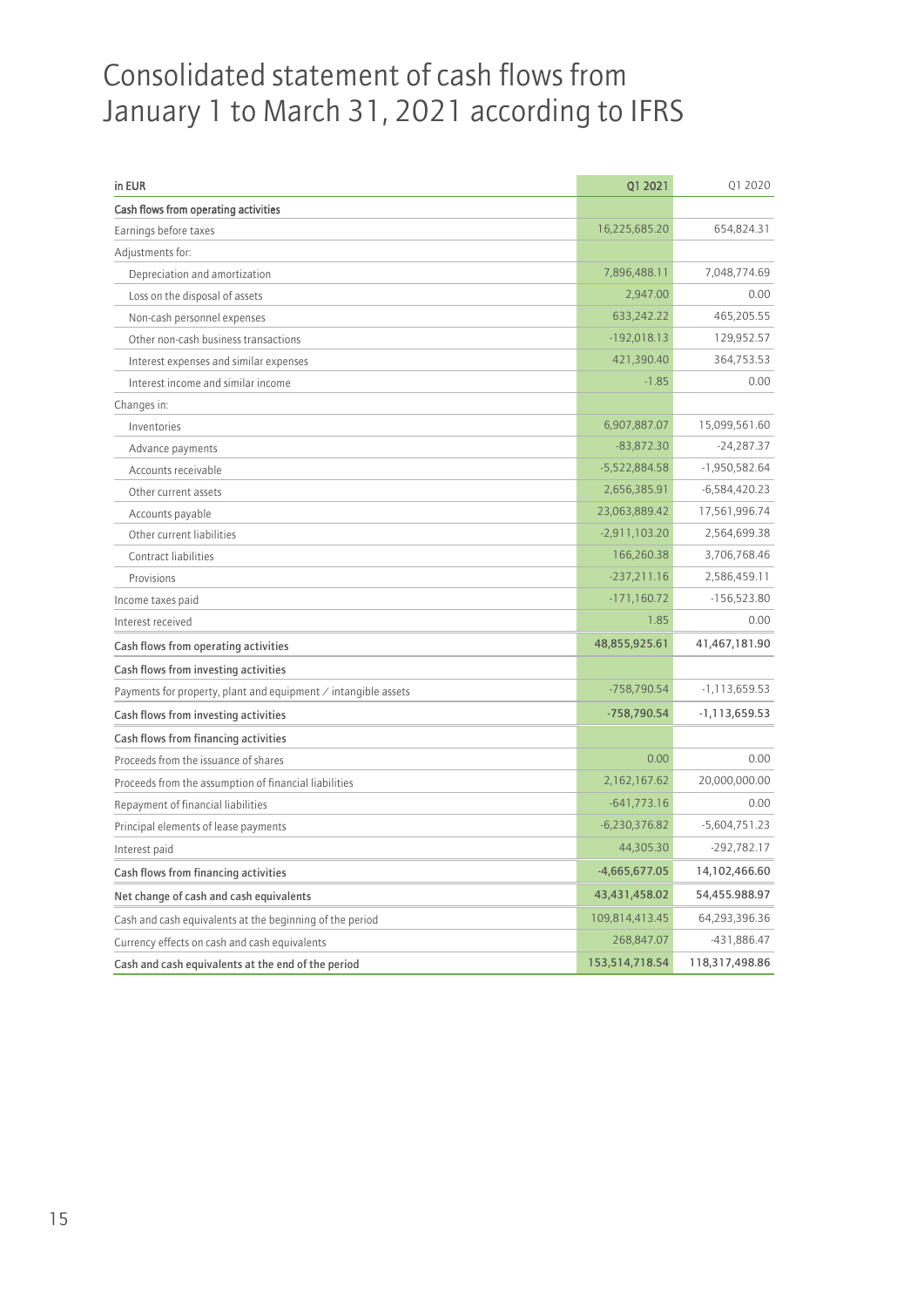# Consolidated statement of changes in equity from January 1 to March 31, 2021 according to IFRS

|                             |                    |                  | Other reserves       |                                 |               |               |                                                                   |                |
|-----------------------------|--------------------|------------------|----------------------|---------------------------------|---------------|---------------|-------------------------------------------------------------------|----------------|
|                             |                    |                  | Currency translation | Market valuation of derivatives |               |               |                                                                   |                |
| in EUR                      | Subscribed capital | Capital reserves | Currency translation | OCI <sub>1</sub>                | OCI II        | Taxes         | Net profit/loss for the period<br>and profit/loss carried forward | Total          |
| As of Jan. 1, 2021          | 7,149,178.00       | 105,181,458.03   | $-102,384.46$        | $-104,898.11$                   | $-14,923.27$  | 39,511.10     | 11,774,836.55                                                     | 123,922,777.84 |
| Share-based compensation    | 0.00               | 633,242.22       | 0.00                 | 0.00                            | 0.00          | 0.00          | 0.00                                                              | 633,242.22     |
| Net profit/loss for Q1 2021 | 0.00               | 0.00             | 0.00                 | 0.00                            | 0.00          | 0.00          | 10,315,797.32                                                     | 10,315,797.32  |
| Other income Q1 2021        | 0.00               | 0.00             | $-64,066.88$         | 1,574,707.54                    | $-13,353.84$  | $-514,856.38$ | 0.00                                                              | 982,430.44     |
| As of Mar. 31, 2021         | 7,149,178.00       | 105,814,700.25   | $-166,451.34$        | 1,469,809.43                    | $-28,277.11$  | $-475,345.28$ | 22,090,633.87                                                     | 135,854.82     |
| As of Jan. 1, 2020          | 7,146,688.00       | 102,827,311.58   | $-1,803,942.42$      | $-361,968.47$                   | 0.00          | 119,359.10    | $-7,155,873.94$                                                   | 100,771,573.85 |
| Share-based compensation    | 0.00               | 465,205.55       | 0.00                 | 0.00                            | 0.00          | 0.00          | 0.00                                                              | 465,205.55     |
| Net profit/loss for Q1 2020 | 0.00               | 0.00             | 0.00                 | 0.00                            | 0.00          | 0.00          | $-531,911.46$                                                     | $-531,911.46$  |
| Other income Q1 2020        | 0.00               | 0.00             | $-86,488.41$         | 1,368,408.65                    | $-178,109.28$ | $-392,501.21$ | 0.00                                                              | 711,309.75     |
| As of Mar. 31, 2020         | 7,146,688.00       | 103,292,517.13   | $-1,890,430.83$      | 1,006,440.18                    | $-178,109.28$ | $-273,142.11$ | $-7,687,785.40$                                                   | 101,416,177.69 |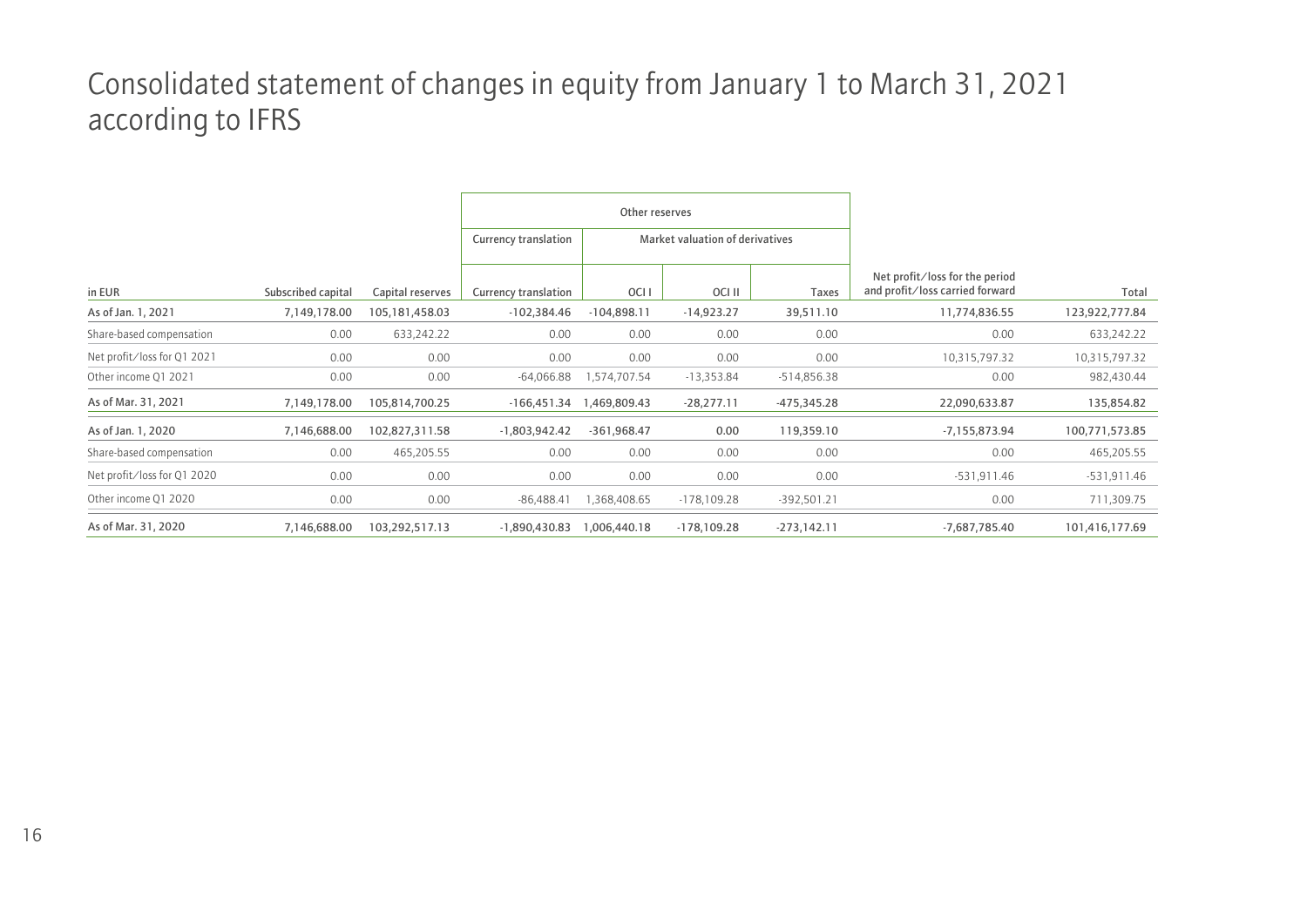# Glossary

- Active customer base: Number of all customers with at least one order within the last 12 months (based on the reporting date).
- Active repeat customer base: Number of all customers with at least two orders within the last 12 months (based on the reporting date).
- Cash generating unit (CGU): Lowest level for pooling assets at which cash flows can be identified separately.
- Consolidated net profit/loss: Earnings after taxes, which is the balance of all income and expenses in the respective period.
- EBITDA: Operating profitability, measured by earnings before interest, taxes, depreciation and amortization in the respective period.
- EBITDA margin: EBITDA in relation to sales in the respective period.
- EBT: Earnings before taxes in the respective period.
- Existing customers: Customers acquired in the year prior to the reporting year or earlier.
- Free cash flow: Cash flow available to the Group after the investments undertaken in the respective period. This ratio is the sum of cash flow from operating activities and cash flow from investing activities.
- Gross margin: Gross profit (sales less cost of materials) as a percentage of sales in the respective period.
- Logistics center: Location for storing goods, processing customer orders and preparing orders for shipment to the end customer using a service provider (usually a postal or courier service) in the respective country.
- New customers: Customers acquired in the reporting year.
- Own brands: Portfolio of products, especially those focused on the specialty retail segment for pet food and accessories that are commissioned by zooplus and sold by zooplus exclusively through the respective shop brands.
- Pet supplies market: Includes all sales in the pet supplies market, such as sales of pet food and accessories but also other expenditures for pets in Europe. According to management's most recent estimate as of the end of financial year 2020, the European pet supplies market comprised a net volume of EUR 28 bn to EUR 29 bn.
- Repeat new customers: Number of all new customers with at least two orders within the reporting period.
- Sales: All cumulative revenues generated from ordinary business activities in the respective period.
- Revenue retention rate: Recurring sales from customers, measured by the sales in the current financial year (currency-adjusted) from customers who were already customers in the prior-year period, in relation to the sales (currency-adjusted) of the prior year, in each case rolling on a 12-month basis as of the reporting date for the period (usually the end of the quarter).
- Sales with repeat new customers: Sales of all follow-up transactions with new customers within the reporting period.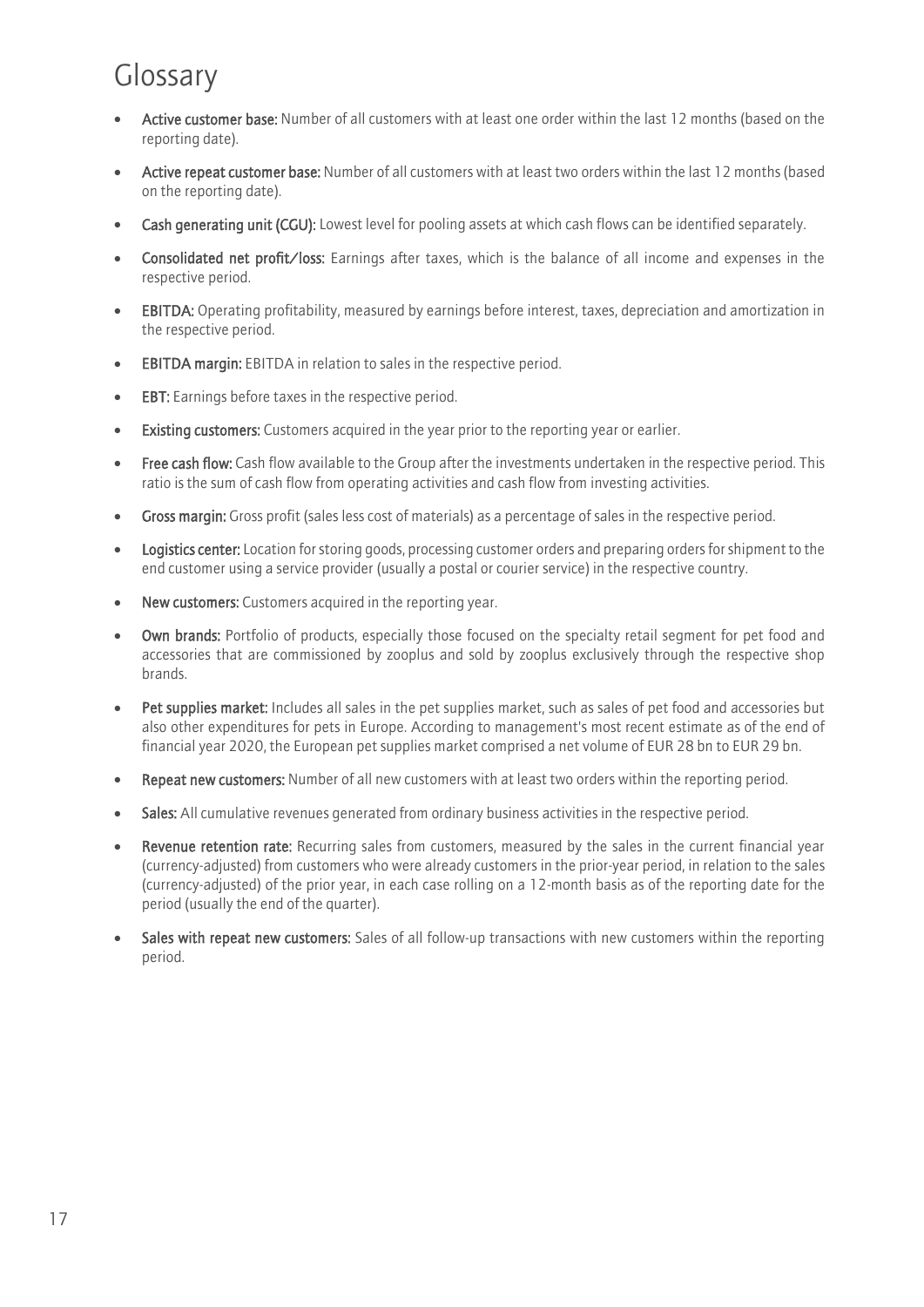# Imprint

Date of publication: May 12, 2021

#### Publisher

zooplus AG Sonnenstraße 15 80331 Munich Germany Tel.: +49 (0) 89 95 006 – 100 Fax: +49 (0) 89 95 006 – 500 Email: [ir@zooplus.com](mailto:ir@zooplus.com) [https://investors.zooplus.com](https://investors.zooplus.com/)

#### Investor Relations

#### Concept, editing, layout & typesetting

cometis AG Unter den Eichen 7 65195 Wiesbaden Germany Tel.: +49 (0) 611 20 58 55 – 0 Fax: +49 (0) 611 20 58 55 – 66 Email[: info@cometis.de](mailto:info@cometis.de) [www.cometis.de](http://www.cometis.de/)

#### Photos

Cover photo: Adobe Stock (273225554, Masson)

zooplus AG Investor Relations Diana Apostol Sonnenstraße 15 80331 Munich Germany Tel.: +49 (0) 89 95 006 – 100 Fax: +49 (0) 89 95 006 – 503

#### Disclaimer

This quarterly statement contains forward-looking statements. These statements are based on the current experience, assumptions and forecasts of the Management Board and the information currently available to it. These forward-looking statements are not guarantees of future performance or results. Rather, future developments and results are dependent on a number of factors. They involve various risks and uncertainties and are based on assumptions that may prove to be incorrect. These risk factors include in particular those factors mentioned in the risk report on page 11. We assume no obligation to update the forward-looking statements made in this report.

zooplus also uses alternative performance measures not defined under IFRS to explain its net assets, financial position and results of operations. These should not be considered in isolation but as supplementary information. The alternative performance measures used by zooplus are defined in the "Glossary" section of this quarterly statement.

This quarterly statement is also available in German. In the event of any differences, the German version shall prevail. Digital versions of this quarterly statement and the zooplus' annual reports are available on the internet at www.zooplus.com under "Investor Relations/Financial Reports".